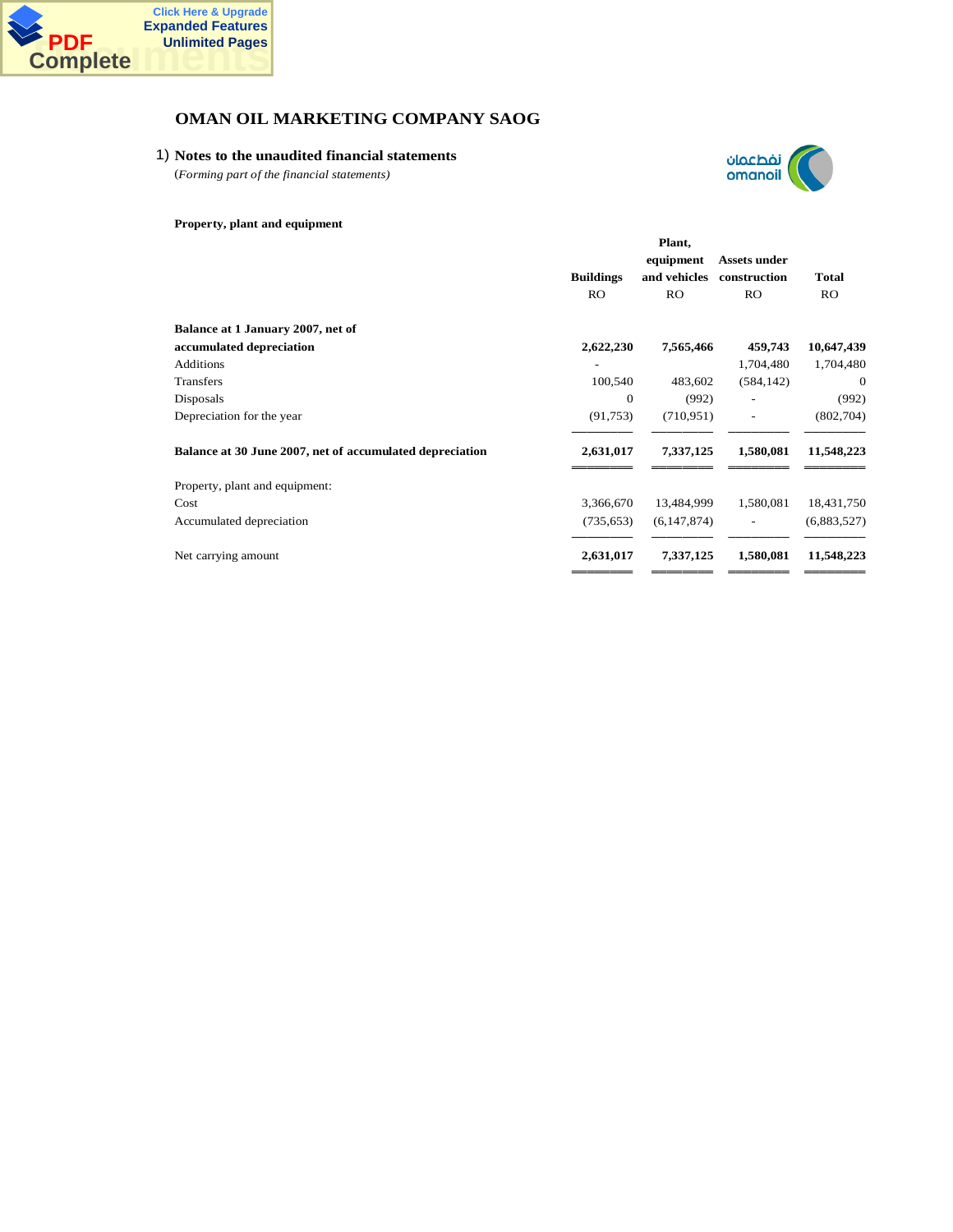

**Notes to the unaudited financial statements**

(*Forming part of the financial statements)*



| 2) Inventories                         |                         | .                       |                         |
|----------------------------------------|-------------------------|-------------------------|-------------------------|
|                                        | 30/06/2007<br><b>RO</b> | 30/06/2006<br><b>RO</b> | 31/12/2006<br><b>RO</b> |
| Oil and lubricants<br><b>Stores</b>    | 2,024,676<br>11,354     | 2,746,754<br>18,675     | 3,581,279<br>8,456      |
|                                        | 2,036,030               | 2,765,429               | 3,589,735               |
| 3) Accounts receivable and prepayments |                         |                         |                         |
|                                        | 30/06/2007              | 30/06/2006              | 31/12/2006              |
|                                        | <b>RO</b>               | <b>RO</b>               | <b>RO</b>               |
| Trade receivables                      | 15,587,675              | 13,549,134              | 15,775,253              |
| Less: impairment provision             | (1,416,979)             | (830, 937)              | (1,028,329)             |
|                                        | 14,170,696              | 12,718,197              | 14,746,924              |
| Amounts due from related parties       | 36,863                  | 376,657                 | 370,615                 |
| Other receivables                      | 330,356                 | 594,040                 | 378,130                 |
| Prepaid expenses                       | 918,565                 | 668,132                 | 965,478                 |
|                                        | 15,456,480              | 14,357,026              | 16,461,147              |
|                                        |                         |                         |                         |

### **Accounts receivable and prepayments**

Changes to the level of impairment provision for trade accounts receivable during the period are as follows

|                                   | 30/06/2007<br>RO | 30/06/2006<br>RO | 31/12/2006<br>RO. |
|-----------------------------------|------------------|------------------|-------------------|
| Balance at 1 January              | 1,028,329        | 575,183          | 575,183           |
| Provided during the year          | 388,702          | 262,039          | 458,490           |
| Written off during the year - net | (52)             | (6,285)          | (5,344)           |
| Balance at 31 December            | 1,416,979        | 830,937          | 1,028,329         |
|                                   |                  |                  |                   |

### **4) Number of Shares**

|                                                                | 30/06/2007<br><b>Number of shares</b> | 30/06/2006<br><b>Number of shares</b> | 31/12/2006<br><b>Number of shares</b> |
|----------------------------------------------------------------|---------------------------------------|---------------------------------------|---------------------------------------|
| 3,225,000 Multi-vote shares of RO 0.1 each                     | 3,225,000                             | 3,225,000                             | 3,225,000                             |
| 61,275,000 Ordinary shares of RO 0.1 each                      | 61,275,000                            | 61,275,000                            | 61,275,000                            |
|                                                                | 64,500,000                            | 64,500,000                            | 64,500,000                            |
|                                                                | 30/06/2007<br><b>Number of shares</b> | 30/06/2006<br><b>Number of shares</b> | 31/12/2006<br><b>Number of shares</b> |
| Oman Oil Company SAOC - Multi-vote shares<br>- Ordinary shares | 3,225,000<br>28,380,000               | 3,225,000<br>28,380,000               | 3,225,000<br>28,380,000               |
|                                                                | 31,605,000                            | 31,605,000                            | 31,605,000                            |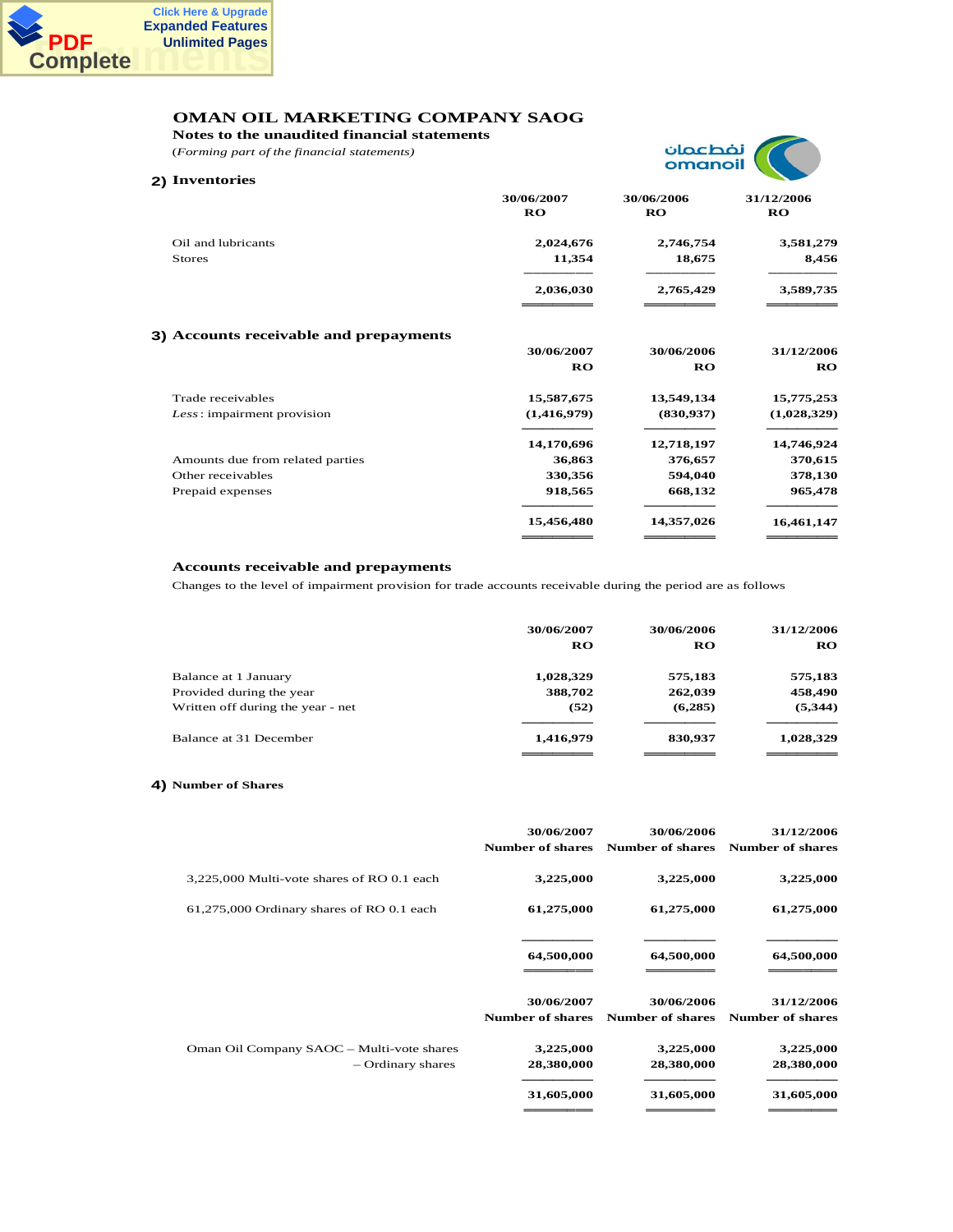

**Notes to the unaudited financial statements**

(*Forming part of the financial statements)*





<del>őőőőőőő</del> <del>őőőőőő</del> <del>őőőőőő</del>

**30/06/2007 30/06/2006 31/12/2006**

|                                                                            | 30/06/2007<br><b>RO</b> | 30/06/2006<br><b>RO</b> | 31/12/2006<br>RO |
|----------------------------------------------------------------------------|-------------------------|-------------------------|------------------|
| Movements in the liability recognised in the balance sheet are as follows: |                         |                         |                  |
| Accrual as at 1 January                                                    | 335,326                 | 310,642                 | 310,642          |
| Accrued during the year                                                    | 33,444                  | 27,844                  | 41,586           |
| End of service benefits paid / adjustment                                  | $\bf{0}$                | (15, 151)               | (16,902)         |
| Accrual as at 30 June                                                      | 368,771                 | 323,335                 | 335,326          |

## **6) Accounts payable and accruals**

|                         | 30/06/2007 | 30/06/2006 | 31/12/2006 |
|-------------------------|------------|------------|------------|
|                         | <b>RO</b>  | <b>RO</b>  | <b>RO</b>  |
| Trade accounts payable  | 10,958,308 | 9,212,738  | 12,907,631 |
| Accrued expenses        | 1,196,505  | 804,802    | 908,591    |
| Directors' remuneration | 33,750     | 33,750     | 72,500     |
| Other payables          | 124,027    | 68,448     |            |
|                         | 12,312,589 | 10,119,738 | 13,888,722 |

## **7) Income tax**

|                                                                | <b>RO</b> | <b>RO</b> | $\mathbf{RO}$ |
|----------------------------------------------------------------|-----------|-----------|---------------|
| Current liability:                                             |           |           |               |
| Current year                                                   | 304,000   | 189,812   | 583,000       |
| Prior years                                                    | 89,815    | 70,038    | 70,038        |
|                                                                | 393,815   | 259,850   | 653,038       |
| Income statement:                                              |           |           |               |
| Current year                                                   | 304,000   | 189,812   | 583,000       |
| Reversal of excess tax provision relating to earlier years     | $\bf{0}$  | $\bf{0}$  |               |
| Deferred tax asset relating to the origination and reversal of |           |           |               |
| temporary differences                                          | $\bf{0}$  | (32, 698) | (39,085)      |
|                                                                | 304,000   | 157,114   | 543,915       |
| Deferred tax asset:                                            |           |           |               |
| At 1 January                                                   | 62,981    | 23,896    | 23,896        |
| Movement for the period                                        | $\bf{0}$  | 32,698    | 39,085        |
| At 30 June                                                     | 62,981    | 56,594    | 62,981        |